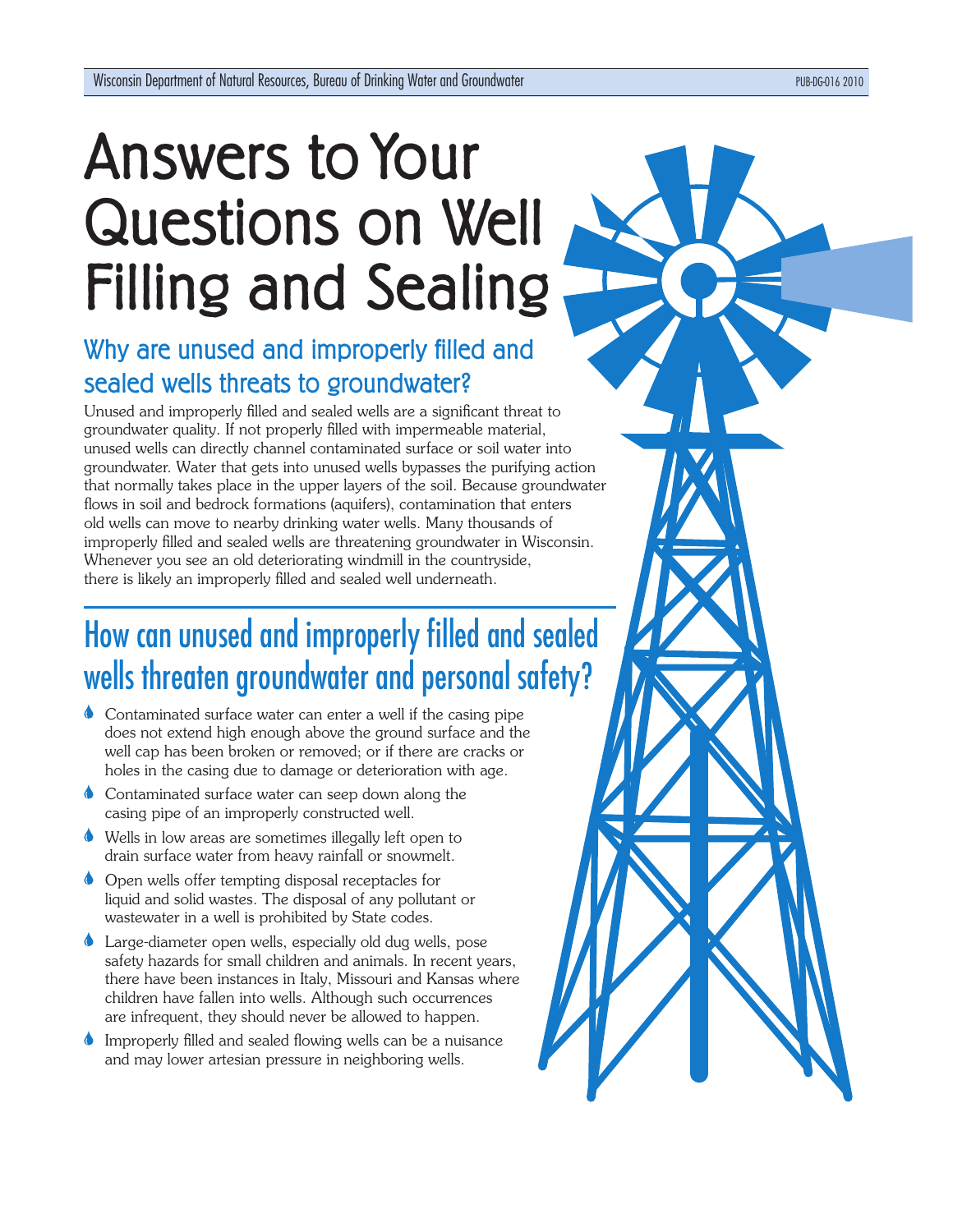### When should wells be properly filled and sealed?

Wells must be properly filled when they are removed from service. Wells are removed from service for a number of reasons, including construction of a replacement well, destruction of the building being served, failure of the well to produce safe water, failure of the well to meet the State Well Code (NR812) standards, or when a community water system is extended into an area formerly served by individual private wells.

After wells are removed from service they are seldom used. They often get forgotten after a property transfer and, in time, may get covered by a parking lot or a building. Sometimes in this way all traces of old wells disappear. Such wells can cause groundwater contamination. In one recent case in Wisconsin, a house burned down over an improperly filled and sealed well located in the basement. The well provided a point of entrance into the aquifer and allowed ashladen water to contaminate the neighbor's well.

In another case, a buried well having only a stone set on the top of the open casing caused severe contamination of the drinking water pumped from another well on the same property. The unused well was near both an animal yard and a sewage absorption field and thus provided direct access for the entrance of contamination into the groundwater.

After a well gets covered, it is very difficult, if not impossible, to find it and determine if it's causing contamination. When new wells are constructed in an area with improperly filled and sealed wells, they may have to be cased much deeper or to alternate aquifers to provide safe water. These problems can be avoided by the proper filling and sealing of unused wells. Chapters NR811 and NR812, Wis. Adm. Codes, require proper permanent filling and sealing of unused wells.

### Who can perform proper well filling and sealing work?

As of June 1, 2008, only licensed well drillers and pump installers may be hired to fill and seal wells. These contractors are familiar with correct filling and sealing materials and procedures, are knowledgeable about wells, and have access to the necessary equipment. It's usually more economical to fill and seal an old unused well at the same time the well driller is at the site constructing a new well.



**Improperly filled and sealed well** 

#### **First determine the construction and condition of the well**

The first step in proper well filling and sealing is to obtain information on the construction and condition of the well. Construction information is best obtained from the Well Construction Report on file with the Wisconsin Geological and Natural History Survey (WGNHS) or on DNR's website at dnr.wi.gov. Search for 'Well Construction Reports.' The records date back to 1936.

#### **IMPORTANT INFORMATION TO KNOW WHEN REQUESTING A WELL CONSTRUCTION REPORT:**

To request a report, you must furnish a legal description in terms of  $\frac{1}{4}$  -  $\frac{1}{4}$  Section,  $\frac{1}{4}$  - Section, Section, Township and Range designations of the property where the well is located. It's also helpful if you can obtain the name of the well driller, the property owner or agent at the time of drilling, the approximate date of construction and the street address or lot  $#$ . The chances of finding the report are greater with more information. Order forms and other information about well construction reports are available on the WGNHS (Wisconsin Geological & Natural History Survey) uwex.edu/wgnhs/well.htm.

#### **Specific forms include:**

- To request a Well Construction Report for a specific  $\bullet$ well uwex.edu/wgnhs/pdfs/wcrpdf/wellord.pdf.
- **To request a Well Construction Report for an area** uwex.edu/wgnhs/pdfs/wcrpdf/wellord2.pdf.

2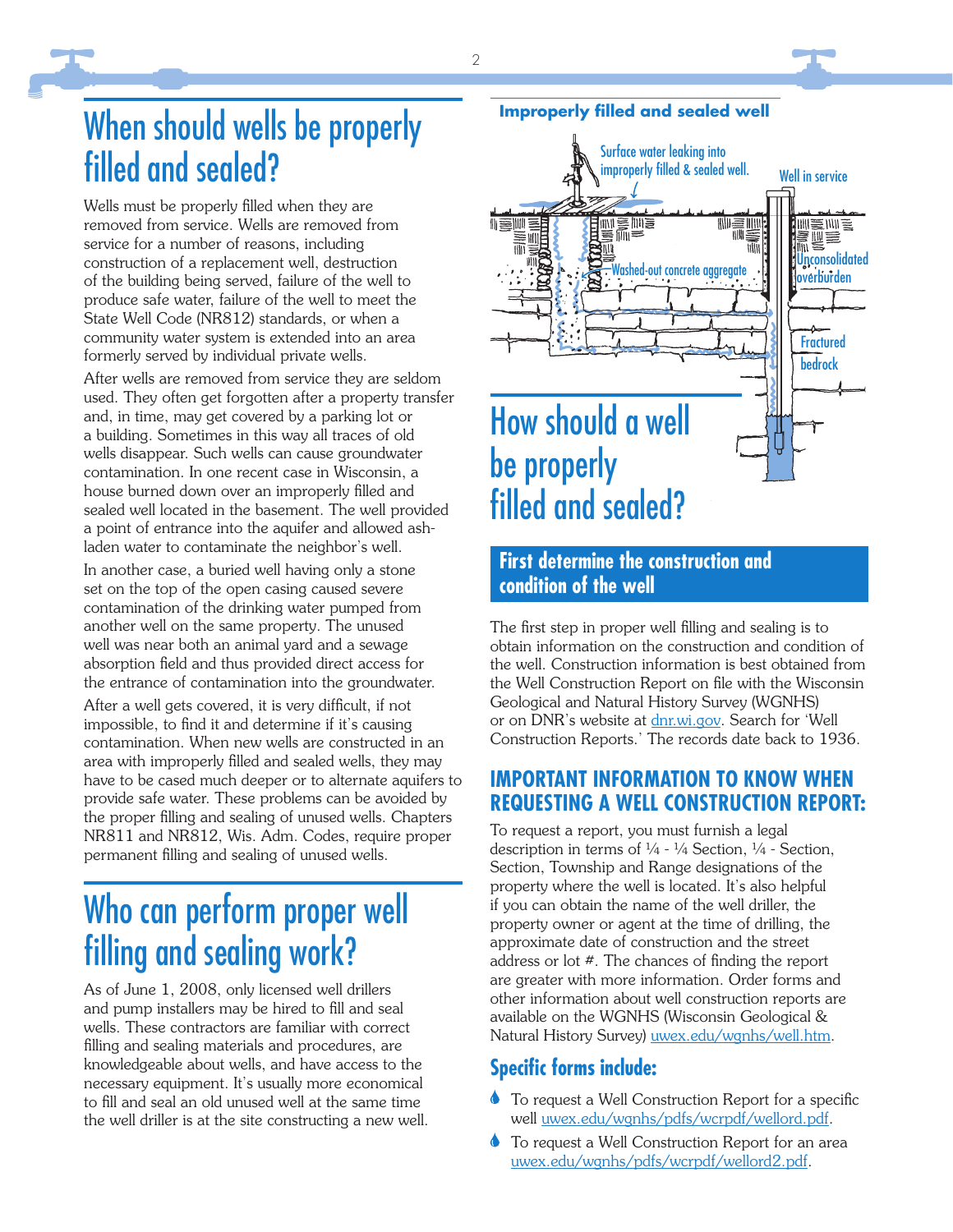A site inspection will help you locate the well and see what condition it is in. You should determine if the well is easily accessible in the yard; or if it is in a pit or a basement. It's possible the top of the well is buried in the yard, in which case you may be able to find it using a metal detector.

During your inspection you can also check to see if the pump has been removed.

#### **Clearing, fi lling and sealing the well**

Before the well is filled and sealed, the pump and its associated piping, any ungrouted liner pipe, or other obstacles must be removed from the well. If debris has been thrown in the well, a well driller may have to first drill it out. After the well is cleared, it must be filled from the bottom up with neat cement grout, sand-cement grout, concrete or approved bentonite chips. Well drillers and pump installers are familiar with these materials and know how to calculate and place the proper volume of material.

The filling material must be placed through a conductor (tremie) pipe extending to the bottom of the well except when approved bentonite chips are used according to DNR instructions (see pages 4 and 5). Use of a conductor pipe will assure that the filling material won't be diluted by the water in the well and will not plug in the well part-way down. The bottom of the conductor pipe must be kept submerged in the material during filling, but may be pulled as the well is being filled.

Except when using bentonite chips, a well driller or pump installer may not just pour or dump the filling material into the well without the use of a conductor pipe because this could cause the filling material to become diluted or bridge in the well part-way down. If dilution occurs, the fill material will not be impermeable. If bridging occurs, the well will only get partially filled. An improperly filled and sealed well can be as much a threat to groundwater quality as an open well.

After properly filling and sealing the well from the bottom up, the filling material may terminate a few feet below the ground surface to allow the top of the casing to be cut off, if preferred. The casing may also be left in place. If the well discharged through a non-pressure conduit, the end of this conduit (in the basement) must be sealed watertight with a steel plate.

#### **Flowing wells**

Flowing artesian wells that flow at high rates may require special techniques to reduce the flow before the well is filled and sealed.

#### **Gravity method for well filling and sealing**





#### **Driven-point (sand-point) wells**

Driven-point or jetted wells 2 inches or less in diameter must be filled with neat cement grout. Only licensed well drillers and pump installers are allowed to fill and seal driven point wells. Grout may be poured down the casing or pumped down through a conducter pipe. The drive pipe and screen may be pulled before the grout is poured if the well is 25-feet deep or less. Bentonite chips may **not** be used for these wells because the chips can too easily bridge in the casing pipe.

Many driven-point wells terminate in pits or in the basements of buildings. Since April 10, 1953 such well locations have been prohibited by the State Well Code.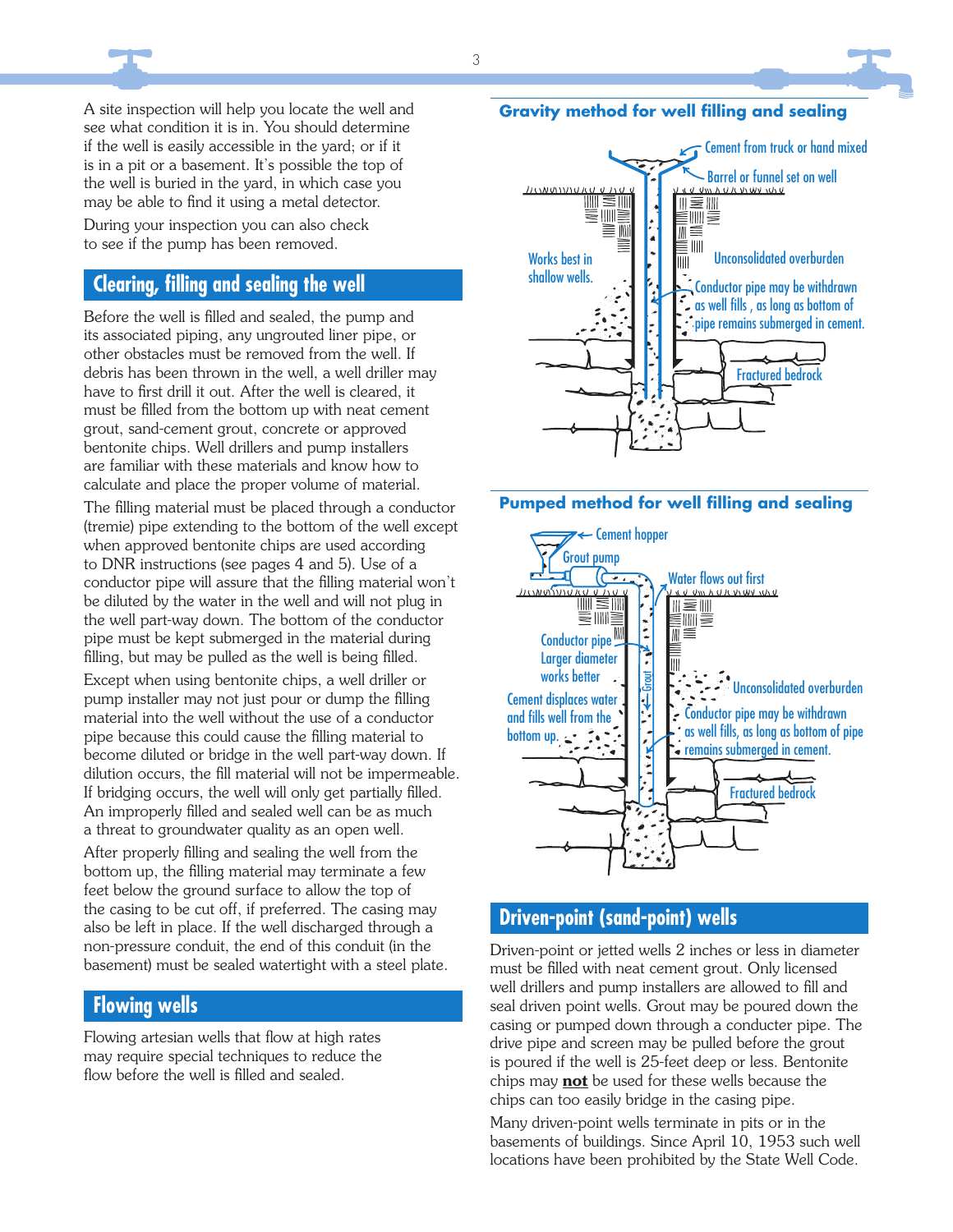#### **Dug wells**

To properly fill and seal a dug well, a well driller or pump installer must first remove the well cover and remove any piping or debris before filling the well. (If a drilled well extends below the dug well it must be filled first.) The dug well must be filled and sealed with clean clay, silt, clean native clay or silt-type soil free of organic material (if compacted), concrete, sand-cement grout or bentonite chips. If the dug well penetrates partially or completely into bedrock, the well must be filled with concrete or sand-cement grout to a point at least two feet above the top of the bedrock. The top 5 feet of curbing of the dug well must be removed to allow for a good contact between the filling material and the soil. The curbing may be caved into the dug well while the well is being filled if it's done in a manner to prevent plugging of the filling material part-way down; or this step may also be done near the end of the filling and sealing procedure.

If the dug well is less than 18 inches in diameter, a conductor (tremie) pipe must be used to place the filling material, except when bentonite chips are used. For very deep or large diameter dug wells, alternate materials may be allowed.



#### **Well pits**

When a pit well is unused, the pit structure must also be filled and sealed. To properly fill and seal a well pit, perforate or knock in at least one wall, break up or perforate the floor, and then fill the pit with clean native clay, silt, or clean native soil. If the pit is a subsurface pump room (alcove) connected to the building foundation, the pit does not have to be filled.

## Well filling and sealing using bentonite chips

In Wisconsin approved bentonite chips may be used to fill wells and drillholes. The chips may be used for both sand and gravel formation wells and bedrock wells. They may only be used for wells & drillholes meeting the following specifications.

- 4 inches or larger in diameter.
- Not more than 500 feet deep.
- Not more than 350 feet of water standing in the well or drillhole.

#### *(Note: Bentonite chips may not be used to fill wells or drillholes fi lled with drilling mud or clay slurry and may*  **not** *be used for small diameter driven point wells.)*

Bentonite chips may also be used for the following:

- $\bullet$  To fill dug wells.
- As an alternative to concrete in the top 5 feet when clay slurry is used to fill a well or drillhole from the bottom up to the 5-foot depth.

*(Note: Bentonite chips come in two basic size ranges (¼" - 3/ 8" and ½"- ¾" chips). The ¼" - 3/ 8" chips should be used for 4-inch diameter wells. Bentonite chips are irregularly shaped pieces of sodium bentonite clay that look very much like crushed limestone. They should not be confused with pellets or tablets which are not allowed).*

#### **Well drillers and pump installers must follow these procedures when using bentonite chips:**

- 1. Determine the construction details of the well or drillhole including at least the:
	- a. Well or drillhole diameter, by simply measuring the inside diameter of the well casing pipe or drillhole; and
	- b. Well or drillhole depth, by lowering a weighted line down to the bottom. (Make sure the weight is securely attached).
- 2. Remove the pump, pump piping and any other material obstructions or debris in the well or drillhole that could prevent complete filling and sealing.
- 3. Calculate the volume of the well or drillhole to determine the number of bags of chips that will be required by using:
	- a. The attached Table I page 5; OR

| b. The formula:             | $\pi$ = pi = 3.14           |
|-----------------------------|-----------------------------|
| $\pi$ r <sup>2</sup> h      | $r =$ well radius (in feet) |
| $0.69$ ft <sup>3</sup> /bag | $h =$ well depth (in feet)  |

 $0.69$  = number of ft<sup>3</sup> filled by one 50 lb. bag

*(Remember: Divide the well radius (in inches) by 12 to get the radius in feet.)*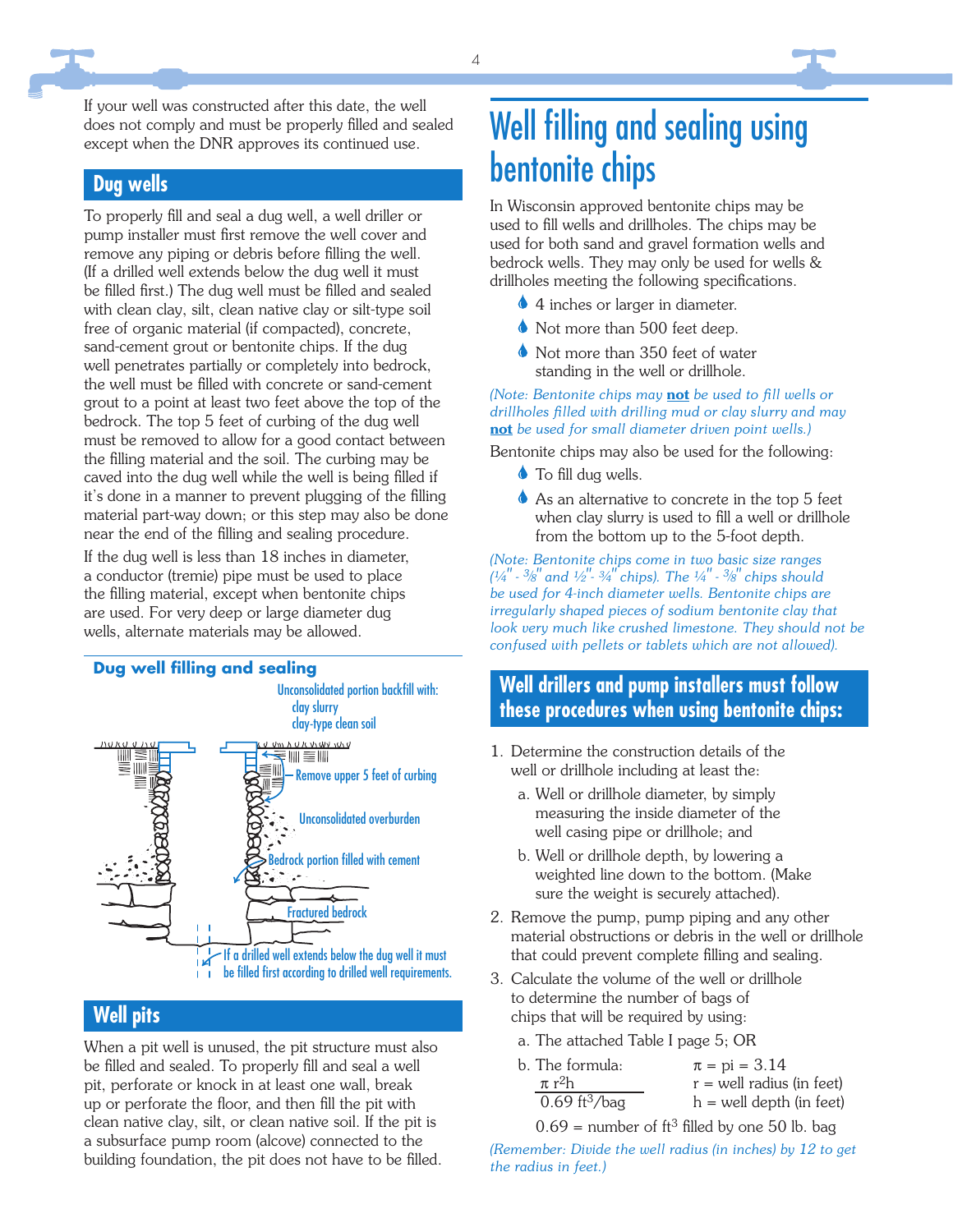

- 4. Fine particles and dust contained in the bags of bentonite chips must not be allowed to enter the well. This is prevented by pouring the bentonite chips out of the bag such that they tumble under their own weight down across a coarse-mesh screen 2 to 3 feet in length. This allows the dust to fall through the screen onto the ground. The screen should be formed into a U-shape like a rain gutter. One end of the screen should be placed on the top of the well casing while the other end is supported at a steep angle. Removal of the dust prevents bridging of the chips at the water table. Do not push or pull the chips down across the screen as this will only create more dust.
- 5. Pour the bentonite chips across the screen into the top of the well at a rate not faster than about 3 minutes per bag. Pour at this rate so bridging of the chips does not



occur – the chips must fall all the way to the bottom of the well. (Do not use a conductortremie pipe). Check well periodically with weighted line for possible bridging of chips.

- 6. Make sure the well "accepts" the entire number of bags calculated to fill it. If it doesn't, bridging may have occurred. The point of bridging must be broken so the bentonite chips will fall to the bottom. If the bridge cannot be broken, the well may have to be drilled out and re-filled with neat cement grout.
- 7. If the standing water in the well does not rise to the surface during the filling procedure, clean, uncontaminated water must be poured down into the well (through the chips) until water rises up to the top of the well and stays there. The chips will then swell and create an impermeable plug in the well.

#### Table I - Method for determining the number of 50 lb. bags of bentonite chips to fill a well

| <b>Hole size and volume table</b> |                                  |                                               |                                           |                                               |  |
|-----------------------------------|----------------------------------|-----------------------------------------------|-------------------------------------------|-----------------------------------------------|--|
| <b>Hole diameter</b><br>inches    | <b>Hole volume</b><br>(ft3/foot) | <b>Pounds bentonite</b><br>chips to fill 1 ft | Feet filled by one bag<br>bentonite chips | <b>Bags bentonite chips</b><br>to fill 100 Ft |  |
| $\overline{4}$                    | 0.087                            | 6.3                                           | 7.9                                       | 12.6                                          |  |
| $4 - \frac{1}{2}$                 | 7.9<br>6.3<br>0.110              |                                               |                                           | 15.8                                          |  |
| 5                                 | 9.8<br>0.136<br>5.1              |                                               |                                           | 19.6                                          |  |
| $5 - \frac{1}{2}$                 | 0.165                            | 11.9                                          | 4.2                                       | 23.8                                          |  |
| 6                                 | 0.196                            | 14.1                                          | 3.5                                       | 28.2                                          |  |
| $6 - \frac{1}{2}$                 | 0.230                            | 16.6                                          | 3.0                                       | 33.2                                          |  |
| 7                                 | 0.267                            | 19.2                                          | 2.6                                       | 38.4                                          |  |
| $7 - \frac{1}{2}$                 | 0.307                            | 22.1                                          | 2.3                                       | 44.2                                          |  |
| 8                                 | 0.349                            | 25.1                                          | 2.0                                       | 50.2                                          |  |
| $8 - \frac{1}{2}$                 | 0.394                            | 28.4                                          | 1.8                                       | 56.8                                          |  |
| 9                                 | 0.442                            | 31.8                                          | 1.6                                       | 63.6                                          |  |
| $9 - \frac{1}{2}$                 | 0.492                            | 35.4                                          | 1.4                                       | 70.8                                          |  |
| 10                                | 0.545                            | 39.2                                          | 1.3                                       | 78.4                                          |  |
| 11                                | 0.660                            | 47.5                                          | 1.1                                       | 95.0                                          |  |
| 12                                | 0.785                            | 56.5                                          | 0.89                                      | 113.0                                         |  |
| 15                                | 1.227                            | 88.3                                          | 0.57                                      | 176.6                                         |  |
| 18                                | 1.767                            | 127.2                                         | 0.39                                      | 254.4                                         |  |
| 20                                | 2.182                            | 157.1                                         | 0.32                                      | 314.2                                         |  |
| 25                                | 3.409                            | 245.4                                         | 0.20                                      | 490.8                                         |  |
| 30                                | 4.909                            | 353.4                                         | 0.14                                      | 706.8                                         |  |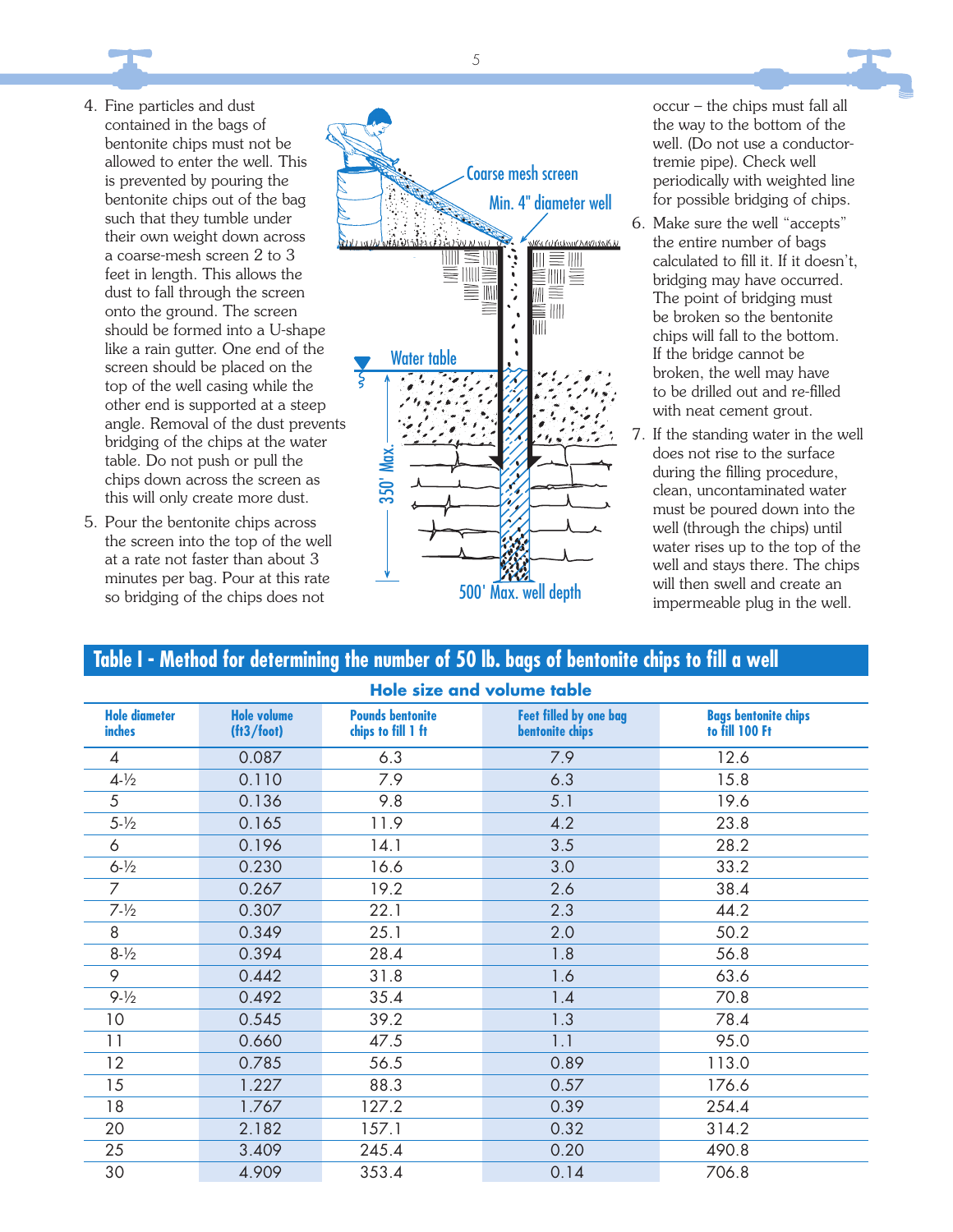

#### **Table C - Acceptable materials and methods for well filling and sealing**

| <b>Well type</b>               |                                                                                                     | <b>Materials</b>                                                   |                                                                                                 |                                               |                      |                          |                                                                                                  |                                                                                      |                                                                                                                  |
|--------------------------------|-----------------------------------------------------------------------------------------------------|--------------------------------------------------------------------|-------------------------------------------------------------------------------------------------|-----------------------------------------------|----------------------|--------------------------|--------------------------------------------------------------------------------------------------|--------------------------------------------------------------------------------------|------------------------------------------------------------------------------------------------------------------|
|                                |                                                                                                     | <b>Clean clay or</b><br>silt or clean<br>native soil               | <b>Approved</b><br>bentonite chips <                                                            | <b>Neat</b><br>cement<br>grout $\blacksquare$ | <b>Concrete</b><br>▲ | Sand-<br>cement<br>grout | <b>Bentonite-sand</b><br>slurry w/min.<br>mud wt. 11 lbs/gal                                     | <b>Chlorinated,</b><br>sand-free<br>pea gravel                                       | <b>Methods</b>                                                                                                   |
| Unconsolidated formation wells | <b>Driven-Point</b><br>(sand-point) wells $\bigtriangledown$<br>& drillholes<br>$< 2$ 1/2" diameter | No                                                                 | <b>No</b>                                                                                       | Yes                                           | <b>No</b>            | No                       | N <sub>o</sub>                                                                                   | <b>No</b>                                                                            | Cement grout may<br>be poured<br>without using a<br>conductor $\odot$ pipe                                       |
|                                | Wells & drillholes<br>$> 2$ ½" diameter                                                             | <b>No</b>                                                          | Yes, provided<br>well is 4" minimum<br>diameter & 500'<br>maximum depth                         | Yes                                           | Yes                  | Yes                      | Yes, provided<br>top 5' filled<br>with neat<br>cement grout,<br>sand-cement<br>grout or concrete | ● Yes, but<br>in depths<br>below 250'                                                | Conductor o pipe<br>required except<br>when bentonite chips<br>or pea gravel is used                             |
|                                | Dug wells o                                                                                         | Yes (top 5' of<br>curbing must<br>be removed<br>following filling) | Yes                                                                                             | Yes                                           | Yes                  | <b>Yes</b>               | N <sub>o</sub>                                                                                   | <b>No</b>                                                                            | Conductor o pipe not<br>required unless well<br>$is < +18"$ diameter                                             |
| <b>Bedrock wells</b>           | <b>Bedrock wells not</b><br>extending through<br>Maquoketa Shale                                    | <b>No</b>                                                          | Yes, provided<br>4" minimum<br>diameter & 500'<br>maximum depth                                 | <b>Yes</b>                                    | <b>Yes</b>           | <b>Yes</b>               | N <sub>o</sub>                                                                                   | ● Yes, but<br>in depths<br>below 250'                                                | Conductor $\overline{\bullet}$ pipe<br>required except when<br>bentonite chips or pea<br>gravel is used          |
|                                | <b>Bedrock wells</b><br>extending through<br>Maguoketa Shale                                        | <b>No</b>                                                          | Yes in top 500' &<br>for 40' plugs at top<br>& bottom of<br>Maguoketa Shale<br>contact surfaces | Yes                                           | Yes                  | Yes                      | <b>No</b>                                                                                        | ● Yes, in depths<br>below 250',<br>but not at<br>Maguoketa Shale<br>contact surfaces | Conductor o pipe<br>required except<br>when bentonite chips<br>or pea gravel is used                             |
|                                | Dug wells o                                                                                         | Yes, but only in<br>unconsolidated<br>portion of well              | Yes                                                                                             | Yes                                           | Yes                  | Yes                      | <b>No</b>                                                                                        | <b>No</b>                                                                            | Conductor pipe<br>required only for<br>placement of grout<br>or concrete; or if well<br>is $\leq +18''$ diameter |
|                                | <b>Well pits</b>                                                                                    | Yes                                                                | Yes                                                                                             | Yes                                           | Yes                  | Yes                      | N <sub>o</sub>                                                                                   | <b>No</b>                                                                            | Must perforate floor &<br>1 wall of pit                                                                          |

- $\bullet$  *Bentonite chips may only be used for wells* **not** *deeper than 500 feet and having* **not** *more than 350 feet of standing water in them. The chips must be poured across a coarse mesh screen such that excess dust does not enter the well. Pour rate should not be faster than 3 min. per 50 lb. bag to prevent bridging.*
- *Neat cement grout and sand-cement grout must have a density of at least 15.2 lbs per gallon*
- *When concrete is used, the gravel size may not exceed 1/ 3 the inside diameter of the conductor pipe used.*
- *Driven-Point (Sand-Point) Wells may be pulled prior to fi lling the hole if the well is 25' deep or less.*
- *The terms conductor pipe and tremie pipe are synonymous. The bottom of the pipe must remain submerged in the grout throughout the fi lling procedure. Conductor pipe must be metal pipe, thermoplastic pipe rated for at least 100 psi or rubbercovered hose reinforced with braided fiber or steel and rated for at least 300 psi.*
- *40' Impermeable plugs shall be provided at each bedrock formation change. [See s. NR 812.26(7)(a)]*
- *The top 5 feet of dug well curbing must be knocked out*  to provide a soil contact with the filling material.

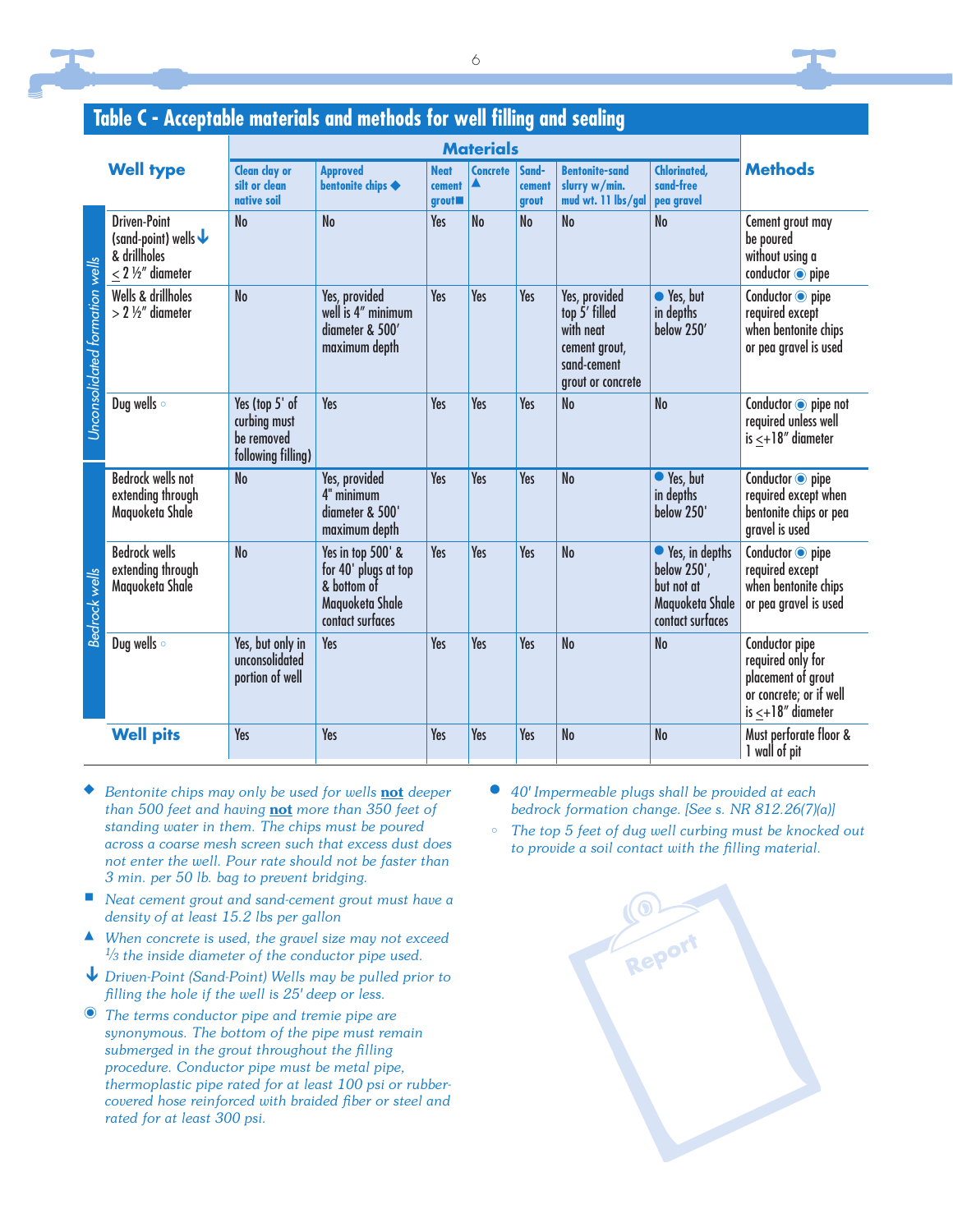**"Clean clay or silt or clean native soil"**  means low permeability soil material, free of organic humus or any other contamination.

**"Clay or Bentonite-sand slurry"** means a mixture having the minimum ratio of 50 pounds of native clay or approved bentonite mixed with 100 gallons of water (from a known safe and uncontaminated source) and 10-25% sand by volume of the slurry such that a mud weight of at least 11 lbs./gal. is achieved.

**"Neat Cement Grout"** means a mixture of cement and water in the proportion of one bag of Portland cement (94 lbs.) meeting ASTM C 150, Type I or API-10A, Class A standard; and 5 to 5.5 gallons of water from a known safe and uncontaminated source. Powdered bentonite may be added up to ratio of 5 pounds per 94-pound bag of cement provided 1.3 gallons of water are added for each 2 pounds of bentonite added.

**"Concrete (sand-cement) grout"** means a mixture of cement, sand and water in the proportion of one bag of Portland cement (as described above), a cubic foot of dry sand and 5 to 5.5 gallons of clean water from a known safe and uncontaminated source.

**"Concrete"** means a mixture of cement, water, sand and gravel in the proportion of one bag of Portland cement (as described above), an equal measure of gravel (by weight or by volume) and not more than 5.5 gallons of water from a known safe and uncontaminated source. A commerciallyprepared mix may be used provided the mix has at least 6 bags of cement per cubic yard.

Bentonii

#### **"Approved chipped bentonite products" are as follows:**

| <b>Black Hills Bentonite PlugBlack Hills Bentonite, LLC</b> |                                                                                                                                                                                                |  |  |  |
|-------------------------------------------------------------|------------------------------------------------------------------------------------------------------------------------------------------------------------------------------------------------|--|--|--|
|                                                             |                                                                                                                                                                                                |  |  |  |
|                                                             | <b>Cowboy Brand </b> Cowboy Mining Co. (Fine, Medium & Coarse)                                                                                                                                 |  |  |  |
|                                                             | and coarse chips: $\frac{1}{2}$ " to $\frac{3}{4}$ ")(mfg. by Wyo-Ben, Inc.)                                                                                                                   |  |  |  |
|                                                             | <b>Enviroplug</b> Wyo-Ben, Inc. (both medium chips: $\frac{1}{4}$ " to $\frac{3}{8}$ " and coarse chips: $\frac{1}{2}$ " to $\frac{3}{4}$ ")                                                   |  |  |  |
|                                                             | Federal Plug  M-1 Drilling Fluids (Federal) - 100% of chipped sodium bentonite<br>(both medium chips: $\frac{1}{4}$ " to $\frac{3}{8}$ " and coarse chips: $\frac{1}{2}$ " to $\frac{3}{4}$ ") |  |  |  |
|                                                             |                                                                                                                                                                                                |  |  |  |
|                                                             | <b>Kwik Plug</b> Federal Summit $(3/8)$ <sup>"</sup> and $3/4$ " chips)                                                                                                                        |  |  |  |
| Naturapel  Wyo-Ben, Inc. (chips)                            |                                                                                                                                                                                                |  |  |  |
|                                                             |                                                                                                                                                                                                |  |  |  |
|                                                             | PdsCo Plug  PdsCo. (Polymer Drilling Systems)(medium and coarse chips)                                                                                                                         |  |  |  |
|                                                             |                                                                                                                                                                                                |  |  |  |
|                                                             |                                                                                                                                                                                                |  |  |  |
|                                                             |                                                                                                                                                                                                |  |  |  |
|                                                             | Well-Plug  Fluidril Mud Systems (from Black Hills Bentonite) 100%<br>chipped bentonite $\frac{3}{8}$ and $\frac{3}{4}$ chips)                                                                  |  |  |  |